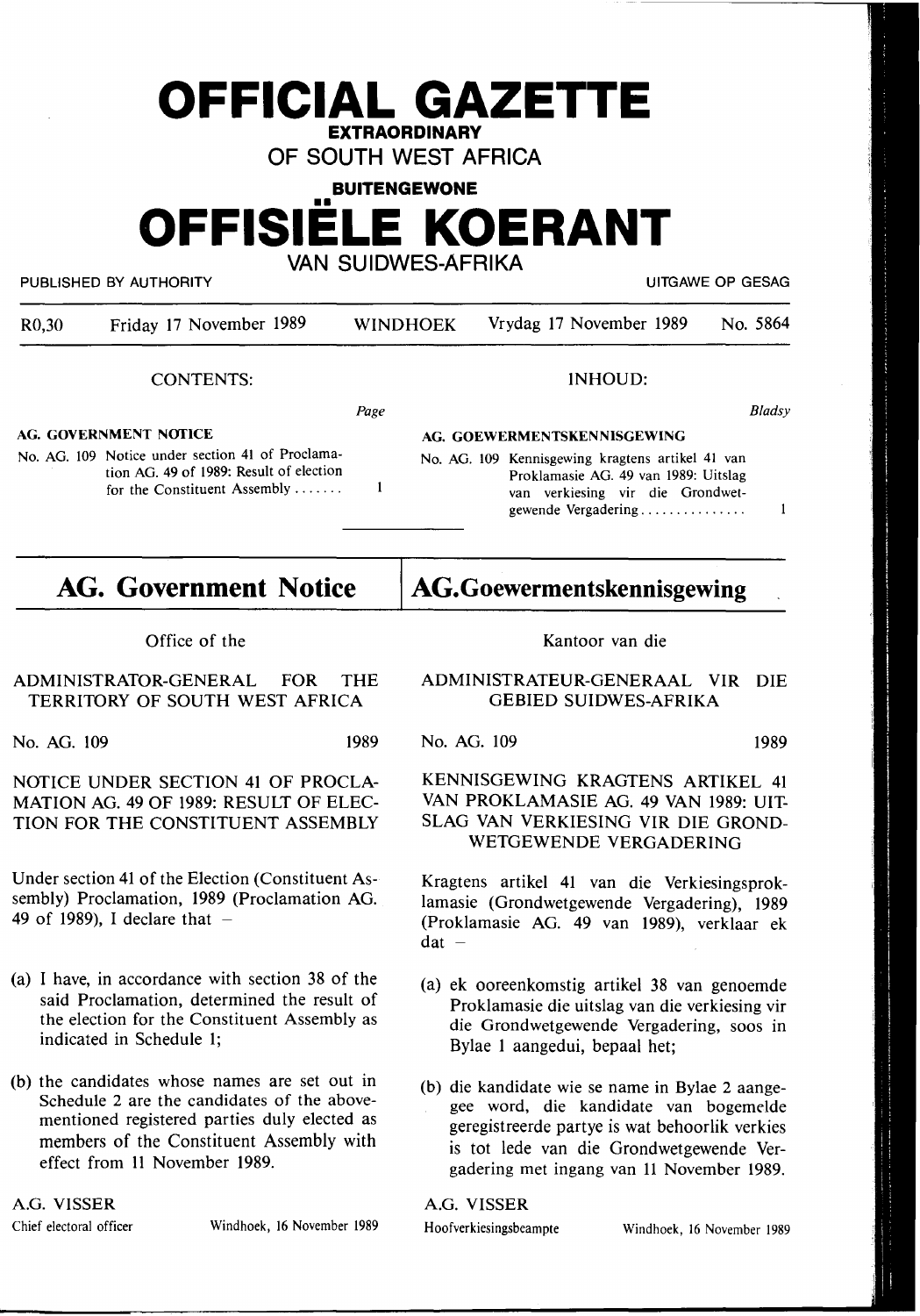670 830

## S C H E D U L E 1

#### CONSTITUENT ASSEMBLY

| 2. | Quota: |                                                 |         | 9 317   |
|----|--------|-------------------------------------------------|---------|---------|
| 3. |        | The number of votes recorded for the registered |         |         |
|    |        | parties is as follows:                          |         |         |
|    |        |                                                 |         |         |
|    | (i)    | Aksie Christelik Nasionaal                      |         | 23 728  |
|    | (ii)   | Christian Democratic Action for Social Justice  |         | 2 4 9 5 |
|    | (iii)  | D.T.A. van Namibië                              |         | 191 532 |
|    | (iv)   | Federal Convention of Namibia                   |         | 10 452  |
|    | (v)    | Namibia National Democratic Party               |         | 984     |
|    | (vi)   | Namibia National Front                          |         | 5 344   |
|    | (vii)  | National Patriotic Front of Namibia             |         | 10 693  |
|    | (viii) | SWAPO-Democrats                                 |         | 3 161   |
|    | (ix)   | SWAPO of Namibia                                | 384 567 |         |

- **(x)** United Democratic Front of Namibia 37 874
- 4. The number of candidates of the above-mentioned registered parties to be declared duly elected members of the Constituent Assembly, is as follows:

Aksie Christelik Nasionaal D.T.A. van Namibie

1. Total number of votes counted:

i l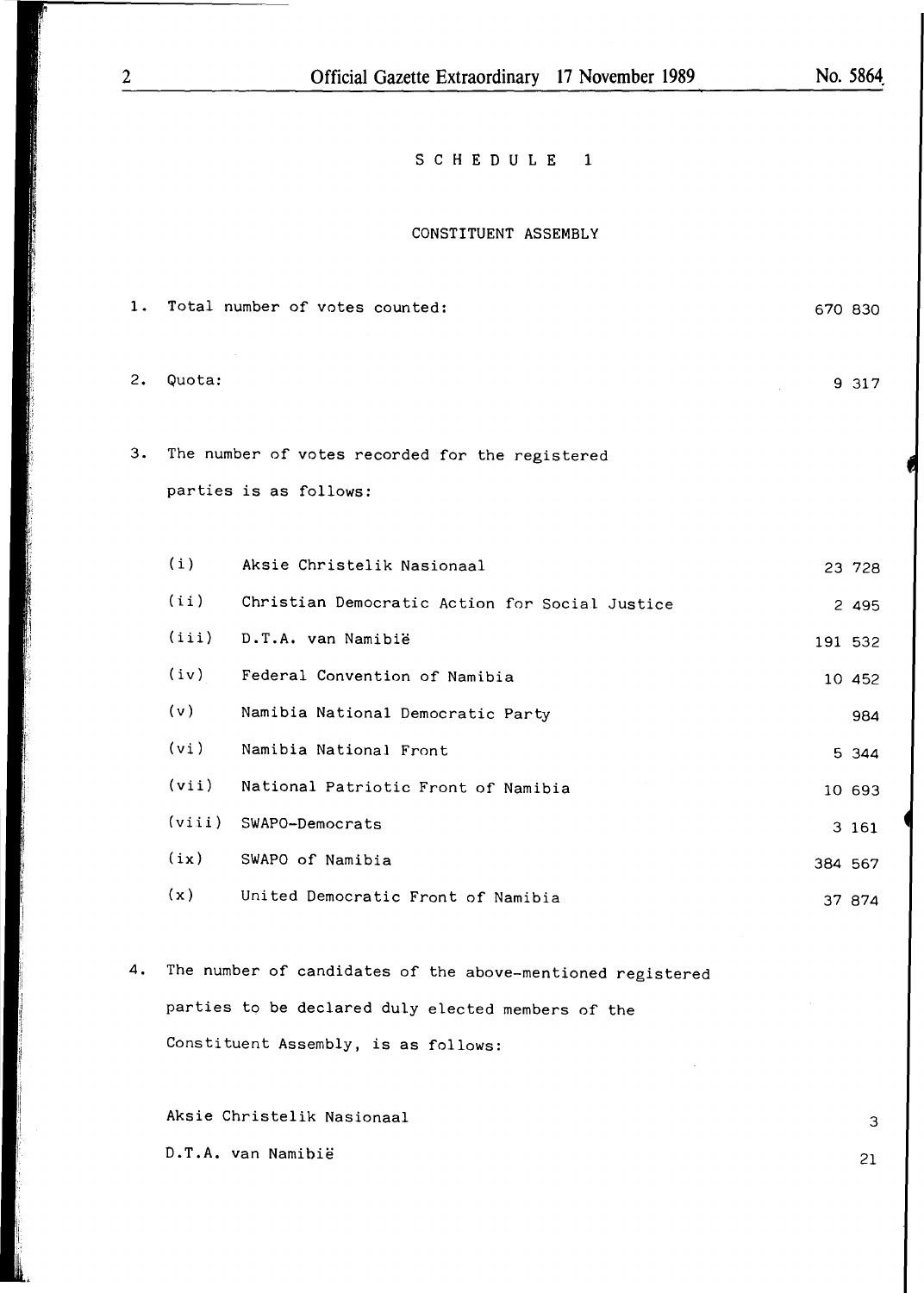3

### B Y L A E 1

#### GRONDWETGEWENDE VERGADERING

- 1. Totale getal stemme getel: 2. Kwota: 3. Die aantal stemme op die geregistreerde partye uitgebring, is soos volg: ( i) Aksie Christelik Nasionaal ( ii ) Christian Democratic Action for Social Justice (iii) D.T.A. van Namibie (iv) Federal Convention of Namibia **(v)** Namibia National Democratic Party **(vi)** Namibia National Front **(vii)** National Patriotic Front of Namibia **(viii)** SWAPO-Democrats **(ix)** SWAPO of Namibia **(x)** United Democratic Front of Namibia 670 830 9 317 23 728 2 495 191 532 10 452 984 5 344 10 693 3 161 384 567 37 874
- **4.** Die aantal kandidate van bogemelde geregistreerde partye wat tot behoorlik verkose lede van die Grondwetgewende Vergadering verklaar moet word, is soos volg:

Aksie Christelik Nasionaal

D.T.A. van Namibie

21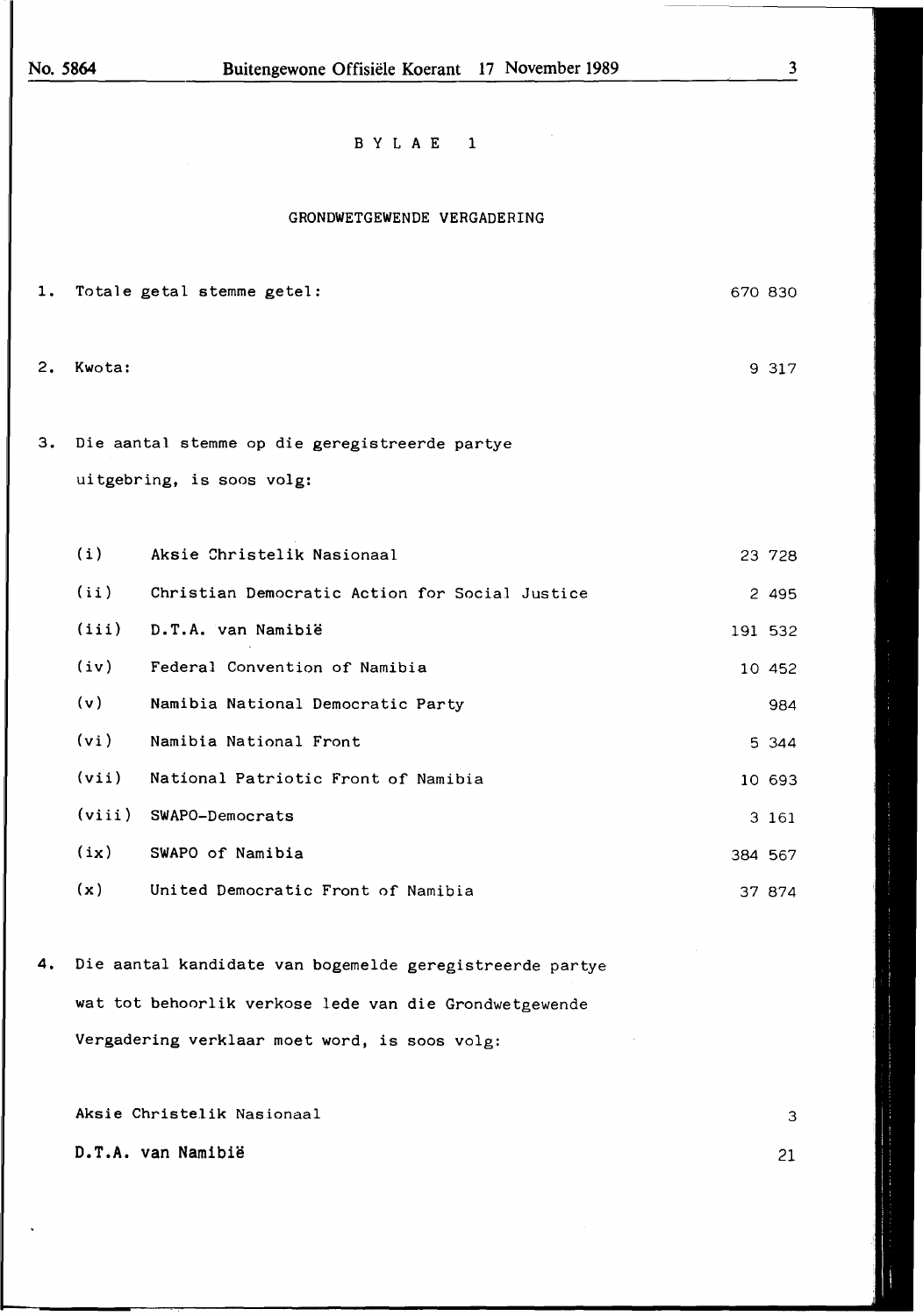Federal Convention of Namibia Namibia National Front

National Patriotic Front of Namibia

SWAPO of Namibia

United Democratic Front of Namibia

### S C H E D U L E 2

#### NAMES OF ELECTED CANDIDATES

# Aksie Christelik Nasionaal

- $1.$  J.M. de Wet
- I} 2. J.W.F. Pretorius
- <sup>~</sup>3. W.O. Aston

1,

D.T.A. van Namibie

- 1. **M.** Muyongo
- 2. D.F. Mudge
- 3. F.J. Kozonguisi
- 4. D. Luipert
- 5. J.M. Haraseb
- 6. G. Dan
- 7. P.M. Junius
- 8. Dr. B.J. Africa
- 9. L.J. Barnes

**1 1** 

**1**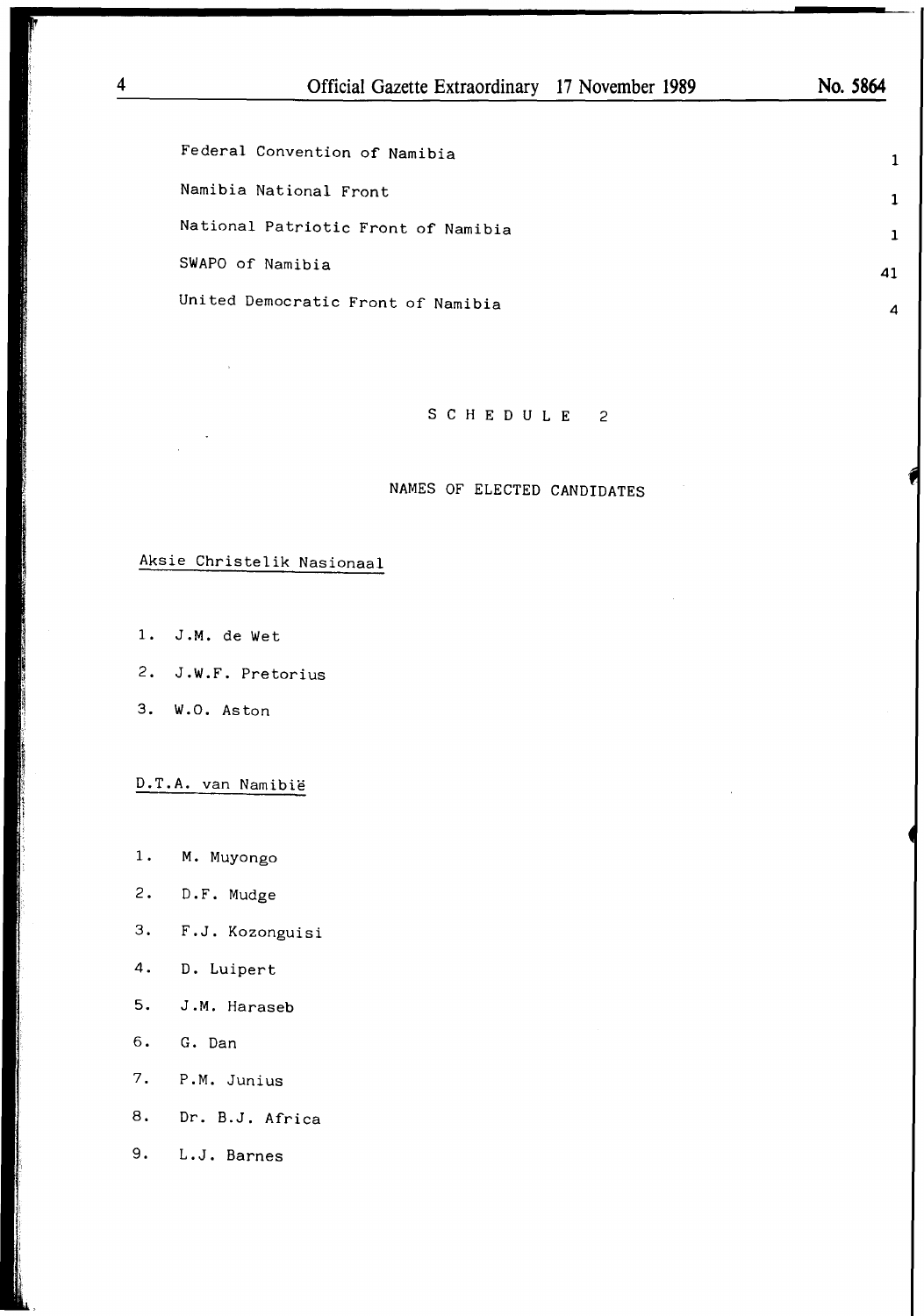| Federal Convention of Namibia       | 1              |
|-------------------------------------|----------------|
| Namibia National Front              | 1              |
| National Patriotic Front of Namibia | $\mathbf{1}$   |
| SWAPO of Namibia                    | 41             |
| United Democratic Front of Namibia  | $\overline{a}$ |

### B Y L **A** E 2

#### NAME VAN VERKOSE KANDIDATE

### Aksie Christelik Nasionaal

- **1.** J.M. de Wet
- 2. J.W.F. Pretorius
- 3. W.O. Aston

### D.T.A. van Namibie

- 1. M. Muyongo
- 2. D.F. Mudge
- 3. F.J. Kozonguisi
- 4. D. Luipert
- 5. J.M. Haraseb
- 6. G. Dan
- 7. P.M. Junius
- 8. Dr. B.J. Africa
- 9. L.J. Barnes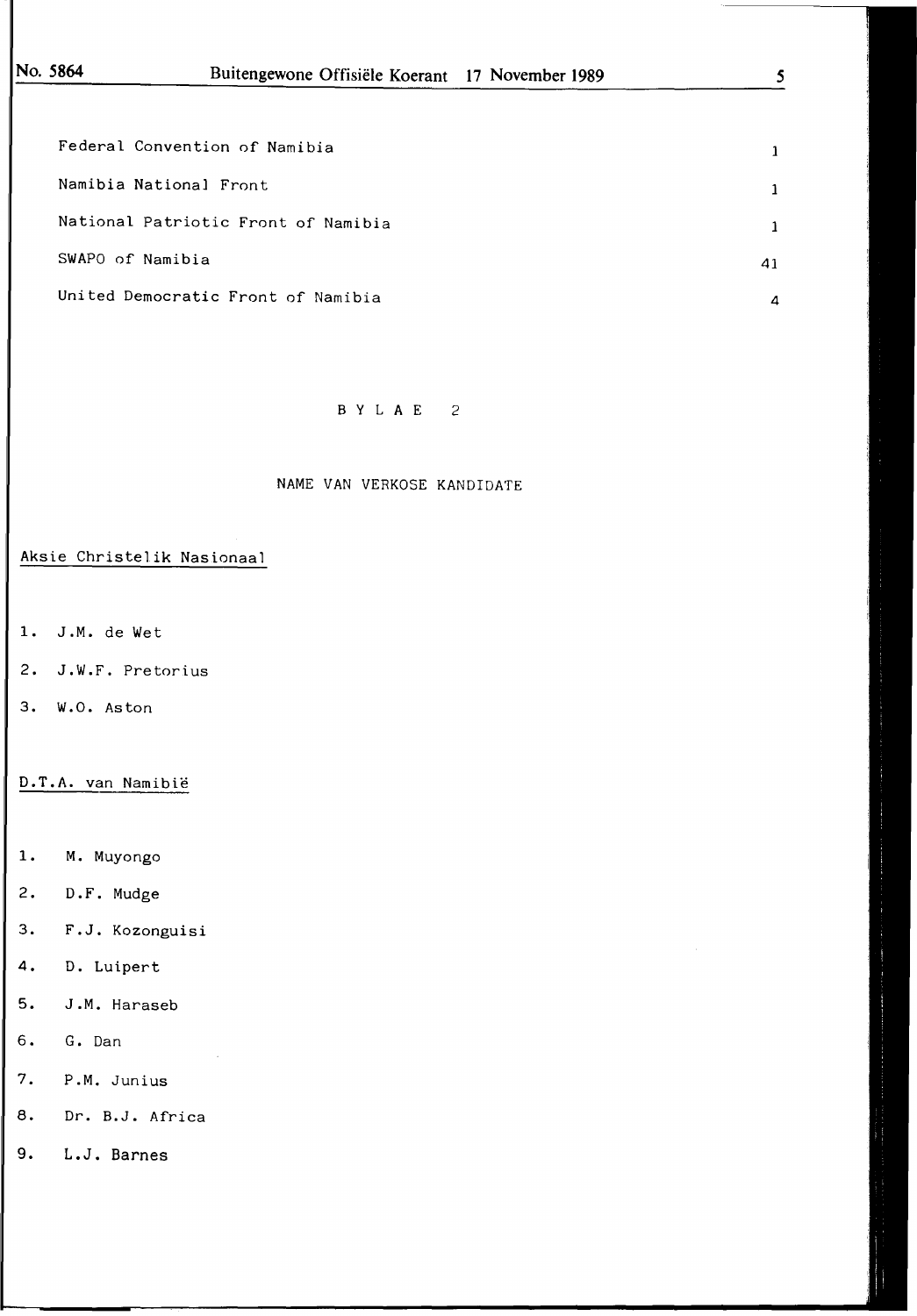- 10. C. Kgosimang
- 11. A. Majavero
- 12. G. Kashe
- 13. N.K. Kaura
- **14.** M. Barnes
- 15. A. Matjila
- 16. H.E. Staby
- 17. A. Gende

- 18. J. Jagger
- 19. J. Gaseb **1**
- 20. A. Nuule
- 21. C.A.C. van Wyk

Federal Convention of Namibia

J.G.A. Diergaardt

Namibia National Front

◄ V. Rukoro

National Patriotic Front of Namibia

**M.K.** Katjiuongua

SWAPO of Namibia

1. S. Nujoma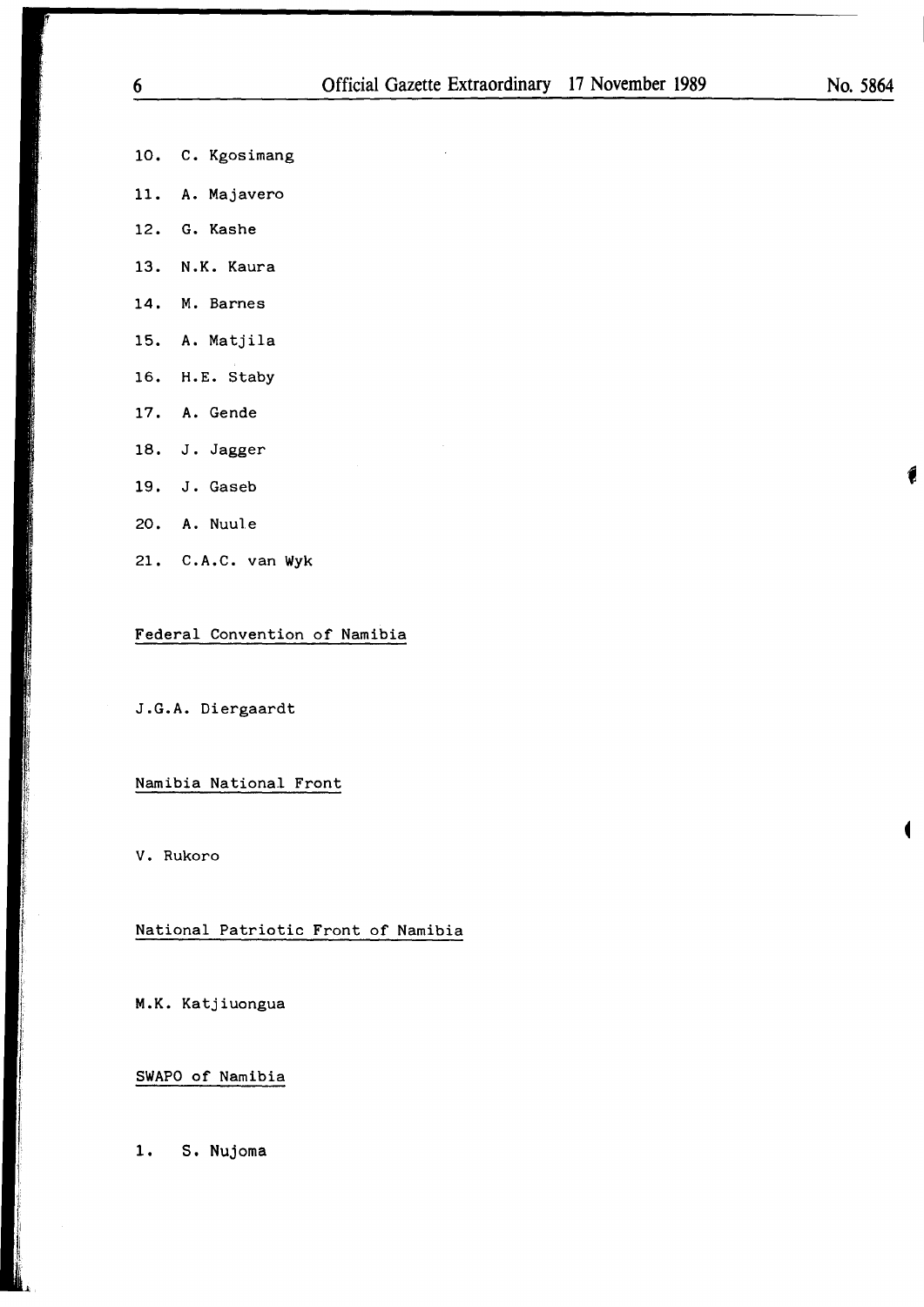- 10. C. Kgosimang
- 11. A. Majavero
- 12. G. Kashe
- 13. N.K. Kaura
- 14. M. Barnes
- 15. A. Matjila
- 16. H.E. Staby
- 17. A. Gende
- 18. J. Jagger
- 19. J. Gaseb
- 20. A. Nuule
- 21. C.A.C. van Wyk

Federal Convention of Namibia

J.G.A. Diergaardt

Namibia National Front

V. Rukoro

National Patriotic Front of Namibia

M.K. Katjiuongua

SWAPO of Namibia

1. S. Nujoma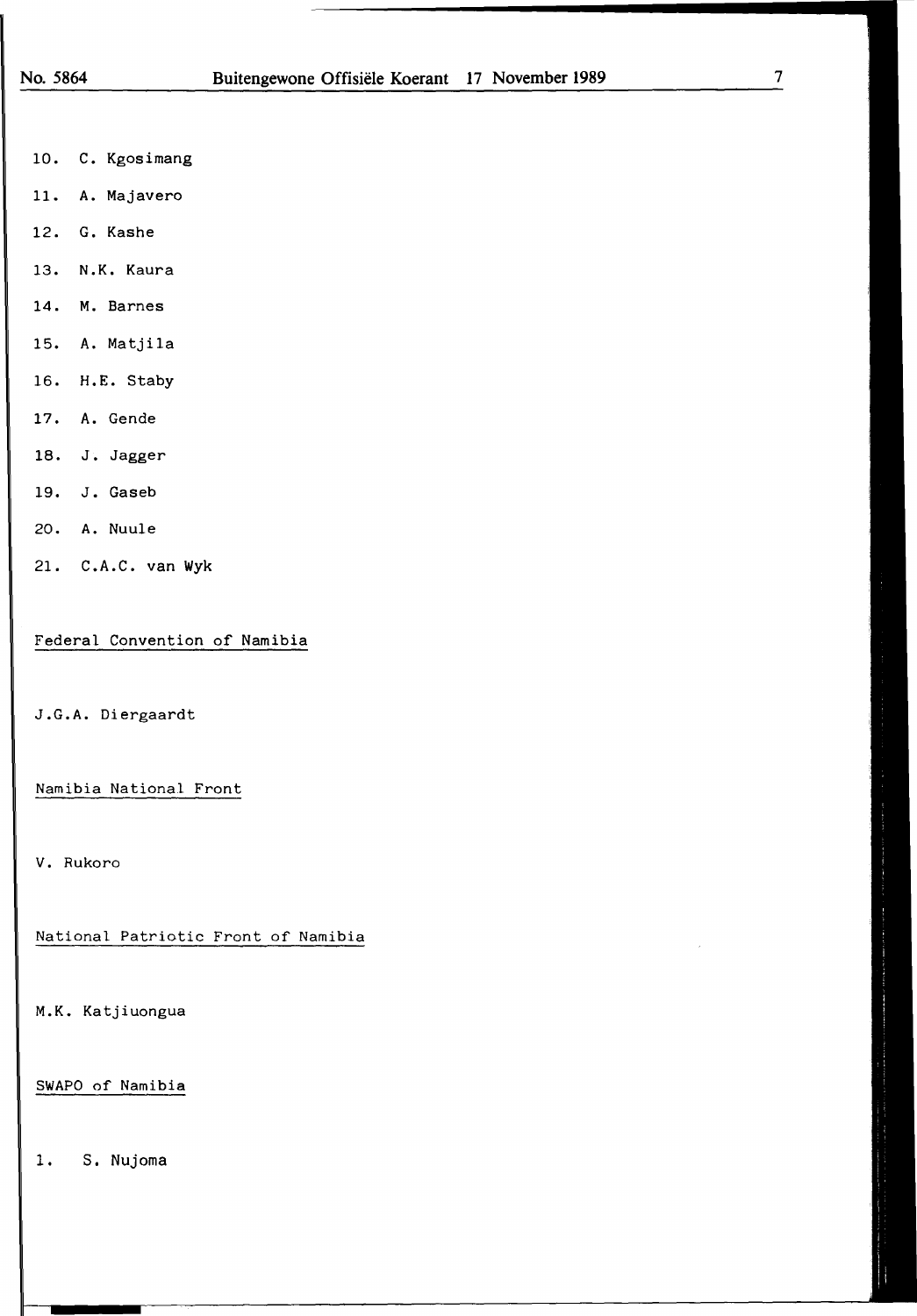- 
- 2. Rev. H. Witbooi
- 3. D. Meroro
- 4. A. Toivo Ya Toivo
- 5. **M.** Garoeb
- 6. P. Mweshihange
- 7. H.G. Geingob
- 8. H. Pohamba
- 9. T-B. Gurirab
- 10. Dr. L. Amathila
- 11. H. Hamutenya
- 12. N. Bessinger
- 13. Dr. Z. Kameeta
- 14. Dr. E. Tjiriange
- 15. P. Ithana
- 16. Dr. N. Iyambo
- 17. Dr. **M.** Tjitendero
- 18. Dr. K. Mbuende
- 19. N. Angula
- 20. M.M. Hausiku
- 21. S.P. Wohler
- 22. H. Ruppel
- 23. A. von Wietersheim
- 24. Dr. P. Katjavivi
- 25. J.W. Wentworth
- 26. D.P. Botha
- 27. Rev. M. Amadhila
- 28. H.T. Hishongwa
- 29. B. Amathila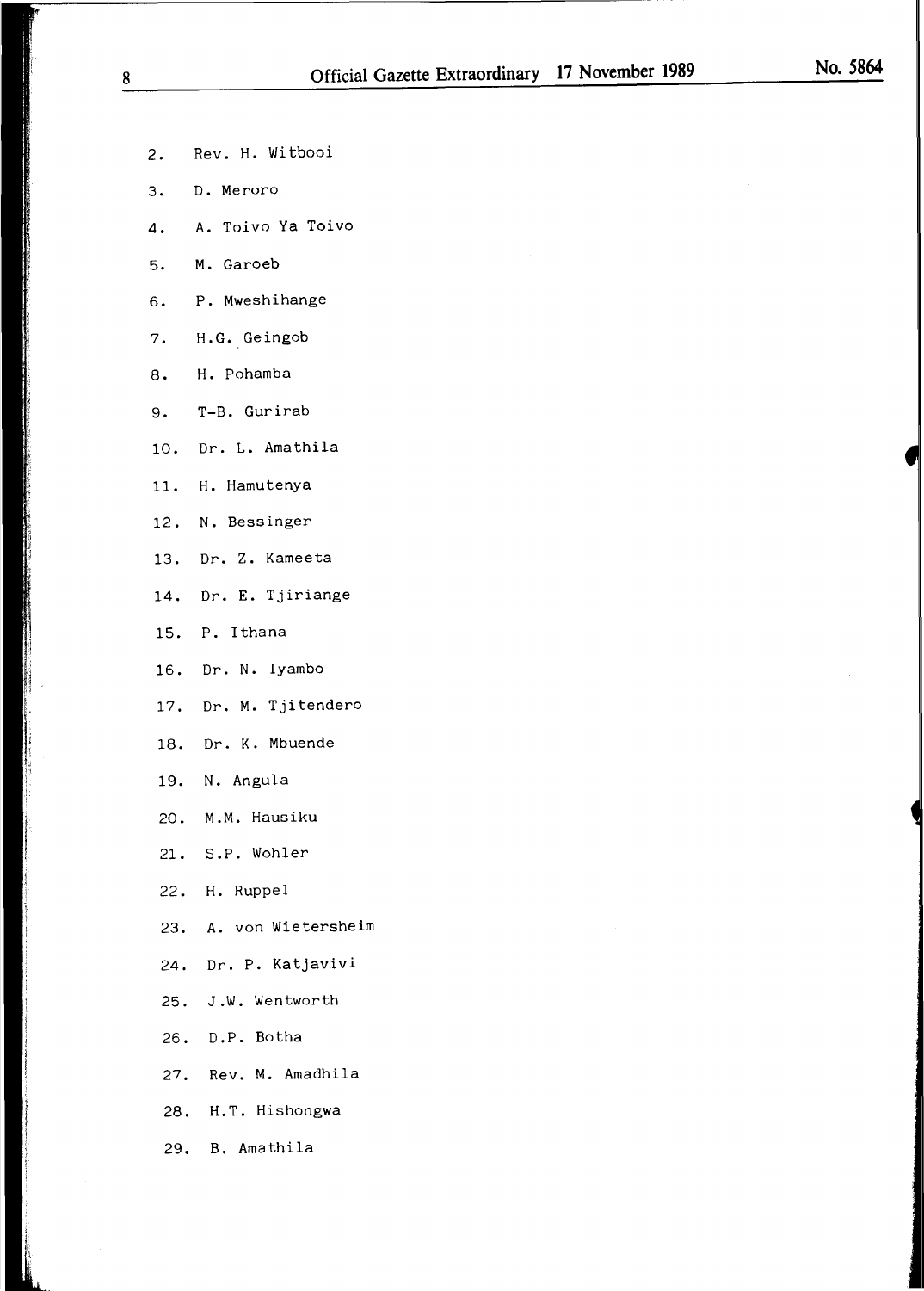- 2. Rev. H. Witbooi
- 3. D. Meroro
- 4. A. Toivo Ya Toivo
- 5. **M.** Garoeb
- 6. P. Mweshihange
- 7. H.G. Geingob
- 8. H. Pohamba
- 9. T-B. Gurirab
- 10. Dr. L. Amathila
- 11. H. Hamutenya
- 12. **N.** Bessinger
- 13. Dr. Z. Kameeta
- 14. Dr. E. Tjiriange
- 15. P. Ithana
- 16. Dr. N. Iyambo
- 17. Dr. M. Tjitendero
- 18. Dr. K. Mbuende
- 19. N. Angula
- 20. M.M. Hausiku
- 21. S.P. Wohler
- 22. H. Ruppel
- 23. A. von Wietersheim
- 24. Dr. P. Katjavivi
- 25. J.W. Wentworth
- 26. D.P. Botha
- 27. Rev. M. Amadhila
- 28. H.T. Hishongwa
- 29. B. Amathila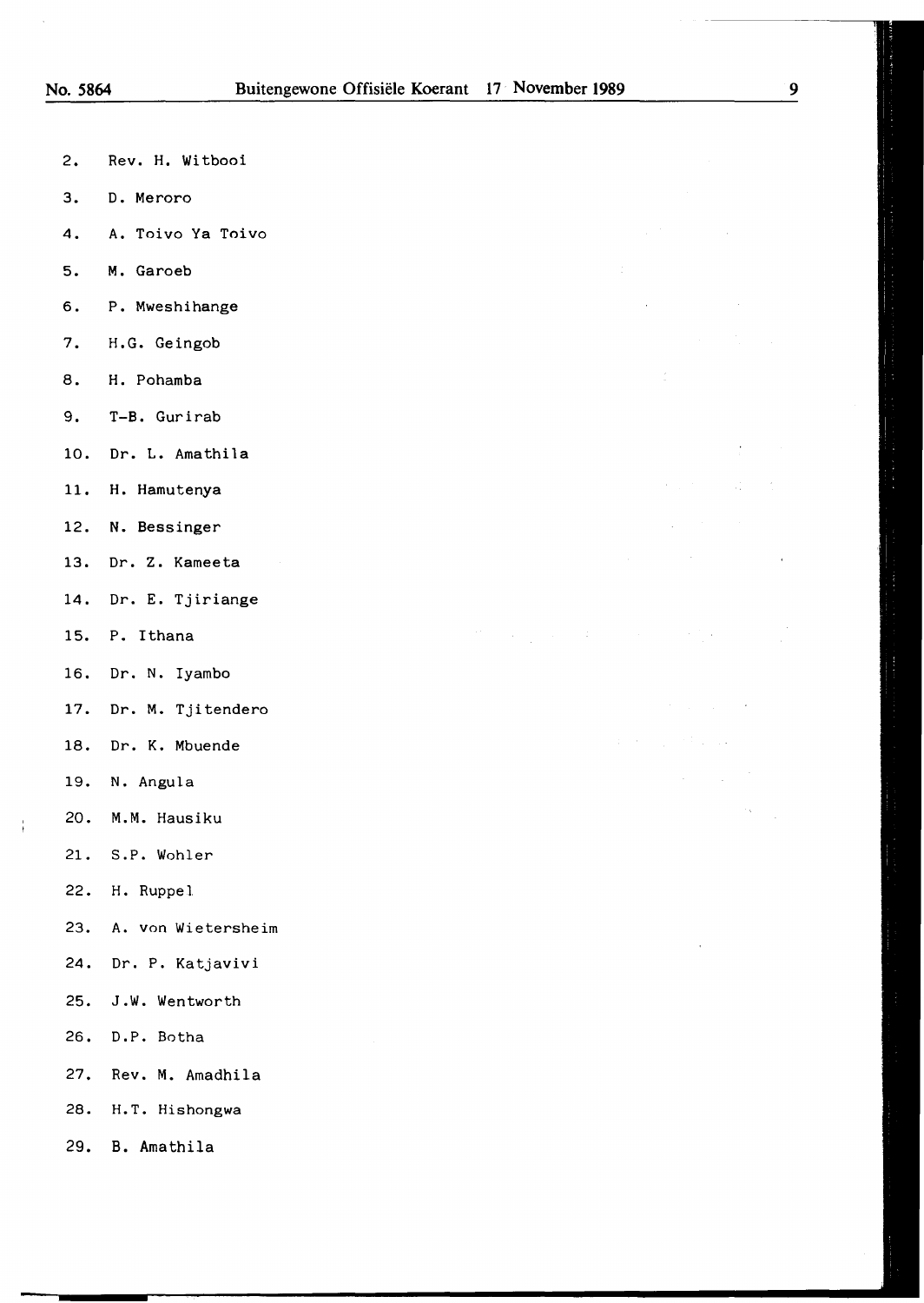- 30. J. Ya Otto
- 31. R. Kapelwa
- 32. I.G. Nathaniel
- 33. **M.M.E.K.H.** Huebschle
- 34. B.U. Uulenga
- 35. J. Ekandjo
- 36. J. Hoebeb
- 37. W. Biwa
- 38. H. Hausiku
- 39. K.N. Nauyala
- 40. P. Shoombe
- 41. Rev. W. Konjore

## United Democratic Front of Namibia

- 1. J. Garoëb
- 2. R.R. Diergaardt
- 3. T. Soroseb
- 4. G. Siseho

I

**THE RESIDENT OF A REAL PROPERTY**